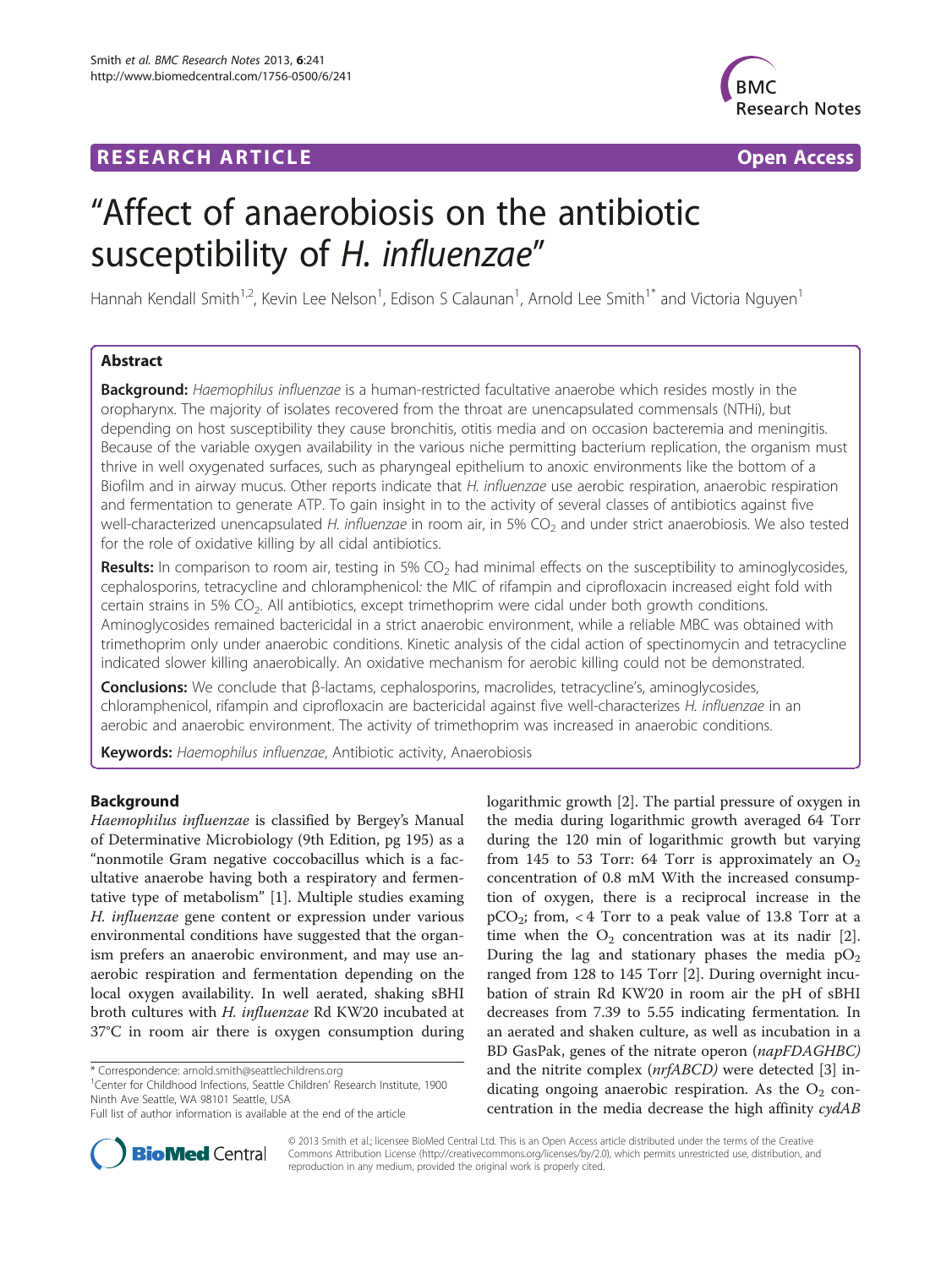is responsible for aerobic respiration. The simultaneous detection of the presence of respiratory and fermentative enzymes in anaerobic and microaerophilic environments indicates that all of the pathways are active in H. influenzae.

Others studying H. influenzae colonization mechanisms found that strain Eagan and a mutant deficient in MnSOD both grew best at the lowest oxygen supply rate tested, an environment supplying 3 mMol  $O<sub>2</sub>/$ liter /hr [[4](#page-8-0)]. Although the MnSOD mutant had decreased colonization capacity of the infant rat nasopharynx, it invasive capacity was unchanged, suggesting a preference for anaerobic or micro aerobic lifestyle after invasion. Studies [[5\]](#page-8-0) of the anoxic redox control two-component system, ArcAB indicated that the loss of a functional ArcA response regulator decreased the serum resistance of the type b strain. They found that fumarate reductase was more highly expressed in the  $arcA + parent$ , while L-Lactate dehydrogenase was derepressed in the arcA mutant. Unfortunately the details of the techniques to create an anaerobic environment was filling flasks and sealing them making the environment micro aerobic.

Nontypeable H. influenzae form biofilms in the middle ear of children with otitis media [\[6](#page-8-0)], a finding that has been reproduced in animal models of otitis media [\[7](#page-8-0)]. Bacterial metabolism is not uniform in all portions of the Biofilm with the basilar portion being hypoxic. One explanation for the antibiotic resistance of bacterial biofilms is that the basilar portions are anoxic [[8\]](#page-8-0). Thus understanding the response of H. influenzae to antibiotics in an anoxic environment will clarify the role of ambient oxygen concentration on antibiotic activity.

It has been recently proposed that all classes of bactericidal antibiotics kill E. coli via an oxidative mechanism, but bacteriostatic antibiotics do not elicit an oxidative respiratory burst [[9\]](#page-8-0). It is not certain how a cidal antibiotic increases aerobic respiration, particularly in a bacterium such as Haemophilus influenzae which has uses multiple mechanisms to generate ATP depending on the  $O_2$  availability. Since all antibiotics which have been tested, except trimethoprim, appear cidal against *H. influenzae* we determined the activity of multiple antibiotics against a well-defined panel of H. *influenzae* in room air, in 5%  $CO<sub>2</sub>$  and in a Coy anaerobic chamber. The antibiotics were chosen to represent different classes and modes of action and were not chosen to inform clinicians. This data should not be used for clinical decisions.

We examined five H. influenzae strains whose genome has been sequenced and annotated so that additional insight into antibiotic cidal mechanisms can be explored. We found that all classes of antibiotics were bactericidal and could not detect an oxidative process in bacterial killing.

# Results

Using the aerobic and anaerobic techniques described above we first determined the susceptibility of the reference H. influenzae strain for testing antibiotic susceptibility, ATCC 49766 to ampicillin, chloramphenicol and tetracycline. With ampicillin the aerobic MIC/MBC was 0.15/5.0 and 1.5/4.0 μg/ml anaerobically, the aerobic chloramphenicol MIC/MBC was 0.2/ 2.6 and the anaerobic MIC/MBC was 0.4/3.0 μg/ml. With tetracycline the MIC/MBC was 0.25/1.0 μg/ml aerobically and 0.30/ 2.20 μg/ml anaerobically. These results indicated that anaerobic susceptibility testing with NTHi whose genome sequence is available was feasible. Recognizing that the intrinsic error of MIC testing is 100% [\[10](#page-8-0)], we emphasized only those results which were more than double, or 50% of the value obtained in room air.

# Aerobic susceptibility

The aerobic susceptibility of the sequenced isolates is shown in Table [1](#page-2-0) and Table [2](#page-2-0) while Table [3](#page-3-0) and Table [4](#page-3-0) depict the susceptibility in 5%  $CO<sub>2</sub>$ . The MIC and MBC for the aminoglycosides was slightly increased in the presence of 5%  $CO<sub>2</sub>$  (Table [3](#page-3-0) and Table [4](#page-3-0)). With strain Rd KW20 the erythromycin MBC increased six-fold when tested in the presence of 5% CO2 (compare Table [2,](#page-2-0) versus Table [4](#page-3-0)). All tested strains had an increase in the MIC and MBC with ciprofloxacin (Table [2](#page-2-0) versus Table [4\)](#page-3-0).

# Anaerobic susceptibility

Under anaerobic conditions using sBHI with 0.1% ferric nitrate the MBC for tetracycline increased with all strains except with strain R2866, with the values not significantly different with incubation in either environment. Anaerobic incubation had the most dramatic affect on the susceptibility to trimethoprim. In room air or 5%  $CO<sub>2</sub>$  the MBC was difficult to measure accurately: the values reported met the criteria of 99.9% kill, but there was poor reproducibility among the replicates. The MBC value of 1800 μg/ml was the highest trimethoprim concentration tested with the MIC not significantly different except with strain R3932 (anaerobically adapted R3642. Under anaerobic conditions the trimethoprim end-points could easily be identified with all strains except R3392 (anaerobically adapted R3642). In room air the MIC was 450 μg/ml and increased on average one well to 788 μg/ml with the MBC being 1800 μg/ml in room air and 5%  $CO<sub>2</sub>$ . Current reviews indicate that bacteria grown in an anaerobic environment are resistant to aminoglycosides as they do not have the required respiration to facilitate drug uptake [[11](#page-8-0)]. However, kanamycin and tobramycin maintained their bactericidal activity under anaerobic conditions, with the MIC and MBC values in the clinical susceptibility range for all strains.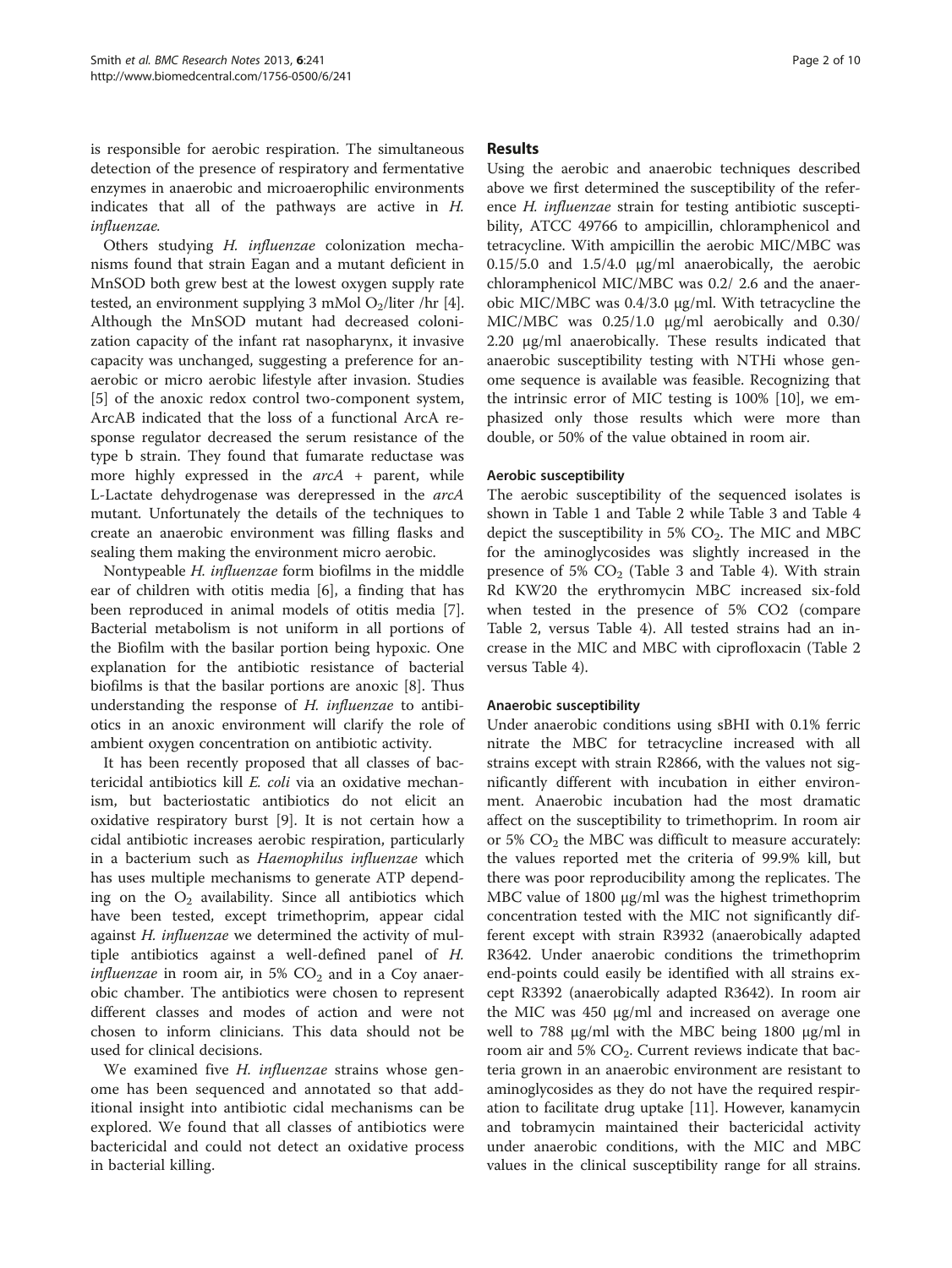<span id="page-2-0"></span>Table 1 Aerobic susceptibility in air

| H. influenzae | $\mu$ g/ml |            |            |            |             |            |            |            |            |            |            |            |            |            |
|---------------|------------|------------|------------|------------|-------------|------------|------------|------------|------------|------------|------------|------------|------------|------------|
|               | Amp        |            | Tet        |            | <b>Spec</b> |            | Tmp        |            |            | Kan        |            | Tobr       |            | Cam        |
|               | <b>MIC</b> | <b>MBC</b> | <b>MIC</b> | <b>MBC</b> | <b>MIC</b>  | <b>MBC</b> | <b>MIC</b> | <b>MBC</b> | <b>MIC</b> | <b>MBC</b> | <b>MIC</b> | <b>MBC</b> | <b>MIC</b> | <b>MBC</b> |
| Rd KW20       | 0.33       | 0.54       | 0.29       | 2.31       | 22.5        | 22.5       | 5.25       | 225        | l.40       | 1.40       | 0.70       | 2.8        | 0.18       | 0.26       |
| R2846         | 0.44       | 0.50       | 0.20       | 2.31       | 4.22        | 8.44       | 1.98       | 113        | 0.70       | 1.40       | 0.35       | 1.05       | 0.26       | 0.80       |
| R2866         | 900        | >1800      | 0.29       | 1.16       | 16.88       | 16.88      | 0.88       | 113        | l.40       | 1.40       | 0.70       | 1.41       | 0.18       | 0.70       |
| R3642         | 675        | >1800      | 0.29       | 2.31       | 5.63        | 14.07      | 450        | 1800       | 1.06       | 2.11       | 0.53       | 0.70       | 0.14       | 1.05       |
| R3661         | 0.33       | 0.59       | 0.29       | 3.72       | 16.85       | 16.85      | 17.58      | 1800       | 1.41       | 2.80       | 0.70       | 1.75       | 0.18       | 1.05       |

\*produces TEM β-lactamase.

The results of the anaerobic susceptibility testing are shown in Table [5](#page-4-0) and Table [6.](#page-4-0)

Strains R2866 (R3930 for the anaerobic adapted derivative) and R3642 (R3931 for the anaerobically adapted derivative) have a TEM-like β-lactamase and are resistant to ampicillin, and as expected they are susceptible to Cefaclor and cefuroxime (Table [6\)](#page-4-0) Of the two cephalosporin's tested, Cefaclor was the least potent in all of the environments.

#### Antibiotic cidal activity

Determining the rate of bacterial killing by antibiotics is a sensitive way of testing antibiotic activity. We chose tetracycline and spectinomycin concentrations which were approximately twice the MBC determined with the micro plate assay. With incubation in room air there was killing of 99.9% of the initial inoculum in four hours with each strain with each antibiotic (Figure [1A](#page-5-0)). Anaerobic killing by tetracycline was faster with strains R3931 (adapted R2846) and R3930 (adapted R2866) at concentrations which were approximately twice the anaerobic MBC, with the 99.9% kill being achieved at 3 to 4 hours (Figure [1](#page-5-0)B). With strain R3930 (anaerobic R2866) it took 6 hours before 99.9% of the inoculum was killed by 20 μg/ml spectinomycin (Figure [1B](#page-5-0)).

# Oxidative cidal mechanism

We could not detect hydroxyl ion during the killing of strains R2846 or R2866 by tetracycline, kanamycin or

|  |  | Table 2 Aerobic susceptibility in air |  |  |
|--|--|---------------------------------------|--|--|
|--|--|---------------------------------------|--|--|

spectinomycin in room air at 37°C with 5 μM 3′ (p-hydroxyphenyl) fluorescein (HPF) (Figure [2](#page-5-0)). As a positive control we conducted a killing curve with 1 mM  $H<sub>2</sub>O<sub>2</sub>$ : there was 99.9% killing of both strains within 1 hour of incubation. We also used 3′(p-aminohenyl) fluorescein and could not detect hydroxyl ion during the cidal activity. The killing experiments were repeated with tetracycline, Kanamycin or spectinomycin in the presence of 0.5 mM 2,2′-dipyridyl, an iron chelator which was added simultaneously with antibiotics: Dipyridyl alone had no affect on the rate of loss of viability eliminating a hydroxyl mediated Fenton reaction, a key step in the Collins hypothesis. Additionally we repeated the killing experiments with the same antibiotics in the presence of 150 mM thiourea which quenches hydroxyl ion as it is formed, and found no effect.

#### Membrane permeability

The current model for aminoglycosides action is its binding to a site in the ribosome which causes misreading of the mRNA leading to misfolded proteins. These proteins accumulate in the periplasmic space and outer membrane creating channels that permit a larger influx of the aminoglycoside [\[12](#page-8-0)]. We found that outer membrane permeability of strain R2866 increased during the cidal action of kanamycin at 1 μg/ml; there was no detectable change in permeability during cell killing with tetracycline at 2 μg/ml (Figure [3\)](#page-5-0). Tetracycline prevents the association of aminoacyl tRNA with the ribosome,

| $1.4001$ and $2.101$ which suspenses the first $\frac{1}{2}$ and $\frac{1}{2}$ |            |            |            |            |            |            |            |            |            |            |            |            |
|--------------------------------------------------------------------------------|------------|------------|------------|------------|------------|------------|------------|------------|------------|------------|------------|------------|
| H. influenzae                                                                  | $\mu$ g/ml |            |            |            |            |            |            |            | nq/ml      |            |            |            |
|                                                                                | Cfrx       |            | Cclr       |            | Clar       |            |            | <b>Erm</b> |            | Rif        |            |            |
|                                                                                | <b>MIC</b> | <b>MBC</b> | <b>MIC</b> | <b>MBC</b> | <b>MIC</b> | <b>MBC</b> | <b>MIC</b> | <b>MBC</b> | <b>MIC</b> | <b>MBC</b> | <b>MIC</b> | <b>MBC</b> |
| Rd KW20                                                                        | 0.51       | 3.00       | 11.72      | 5.63       | 5.63       | 16.88      | 0.48       | 1.93       | 70.0       | 70.0       | 0.71       | 3.94       |
| R2846                                                                          | 0.68       | 1.56       | 11.72      | 15.94      | 0.26       | 1.41       | 0.26       | 0.44       | 26.5       | 70.0       | 2.25       | 4.50       |
| R2866                                                                          | 0.72       | 1.56       | 15.94      | 24.37      | 2.81       | 5.63       | 0.26       | 0.44       | 70.0       | 105.5      | 1.69       | 3.10       |
| R3642                                                                          | 1.10       | 2.81       | 15.94      | 30.94      | 2.81       | 11.25      | 0.35       | 0.97       | 70.0       | 105.5      | 3.38       | 3.38       |
| R3661                                                                          | 0.85       | 4.07       | 12.19      | 14.06      | 4.22       | 22.50      | 0.53       | 1.41       | 35.0       | 70.0       | 1.41       | 4.50       |

Amp ampicillin, Tet tetracycline, Cip ciprofloxacin, Clar clarithromycin, Cfrx cefuroxime, Spec spectinomycin, Cclr Cefaclor, TMP trimethoprim, Rif rifampin, Kan Kanamycin, Tobr tobramycin, Cam chloramphenicol, Erm erythromycin.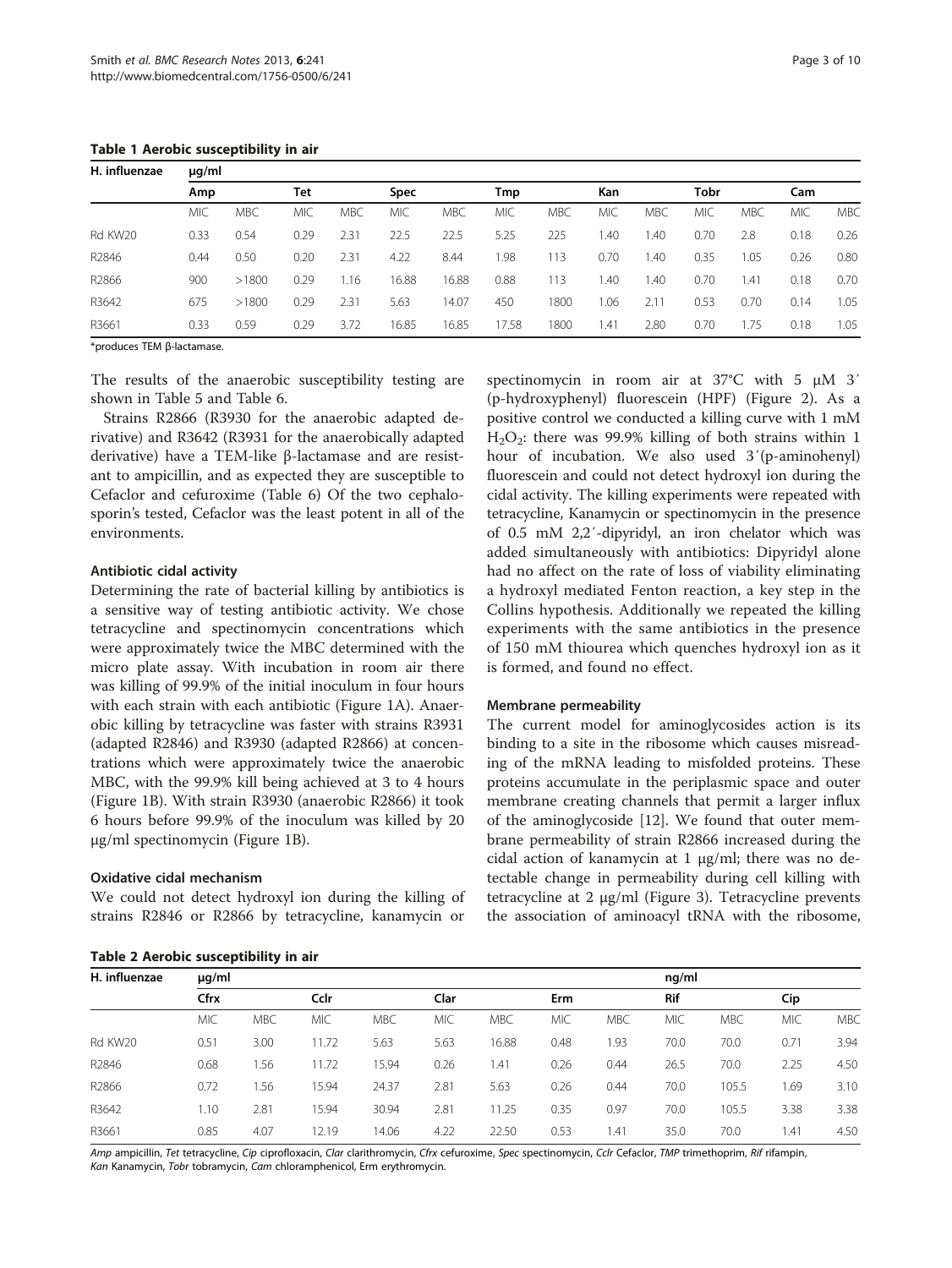<span id="page-3-0"></span>Table 3 Aerobic susceptibility in 5%  $CO<sub>2</sub>$ 

| H. influenzae | $\mu$ g/ml |            |      |            |            |            |            |            |            |            |            |            |            |            |
|---------------|------------|------------|------|------------|------------|------------|------------|------------|------------|------------|------------|------------|------------|------------|
|               | Amp        |            | Tet  |            | Spec       |            |            | Tmp        |            | <b>Kan</b> |            | Tobr       |            | Cam        |
|               | <b>MIC</b> | <b>MBC</b> | MIC  | <b>MBC</b> | <b>MIC</b> | <b>MBC</b> | <b>MIC</b> | <b>MBC</b> | <b>MIC</b> | <b>MBC</b> | <b>MIC</b> | <b>MBC</b> | <b>MIC</b> | <b>MBC</b> |
| Rd KW20       | 1.17       | 1.41       | 0.35 | 5.63       | 22.5       | 33.85      | 9.10       | 338        | 4.22       | 5.63       | 2.82       | 4.22       | 0.27       | 0.8        |
| R2846         | 0.44       | 0.50       | 0.32 | 0.94       | 10.3       | 18.8       | 1.10       | 84.4       | 1.41       | 4.22       | 1.41       | 2.81       | 0.27       | 0.8        |
| R2866         | 1350       | >1800      | 0.32 | 2.81       | 26.3       | 33.8       | 0.88       | 113        | 1.4        | 1.4        | 2.11       | 2.81       | 0.27       | 0.8        |
| R3642         | 900        | >1800      | 0.25 | 0.32       | 5.63       | 14.1       | 788        | 1800       | 1.41       | 4.22       | 1.41       | 2.11       | 0.27       | 1.4        |
| R3661         | 1.41       | 2.81       | 0.29 | 2.83       | 18.8       | 22.5       | 4.39       | 1575       | 2.81       | 5.63       | 2.11       | 4.22       | 0.35       | 1.4        |

which stops protein synthesis [\[13\]](#page-8-0) and has no immediate effect on the cell membrane. We had previously shown that therapeutic tobramycin concentrations caused mistranslation in aminoglycoside susceptible H. influenzae [\[14](#page-8-0)].

# **Discussion**

#### Anaerobic growth

In our prior studies on the anaerobic growth of H. influenzae strain Rd KW20 we used a disposable GasPak (Becton Dickson) anaerobic chamber after bubbling  $N_2$ through the media and monitoring anaerobiosis with the GasPak colorimetric indicator. In that study [[3\]](#page-8-0) after 24 hours of growth the bacterial density ranged from 1.9  $\times$  $10^9$  to 6.5 x  $10^9$  CFU/ml in both microaerophilic and "anaerobic" environments. The starting pH of sBHI broth was  $7.34 \pm 0.12$  (n = 9) while after microaerophilic incubation it was  $5.97 \pm 0.15$  (n = 4), after incubation in the anaerobic chamber it was  $4.69 \pm 0.59$  (n = 6). The majority of the proteins detected were present under both growth conditions [\[3](#page-8-0)]. There was slightly more acetate, 0.60 mM in the media after anaerobic growth, compared to micro aerobic growth 0.46 mM. This data suggests that H. influenzae uses fermentation pathways in both growth environments however the acetate concentration was equivalent with incubation in both environments: 0.46 mM aerobic and 0.60 mM after anaerobic growth [[3](#page-8-0)].

In *H. influenzae* genes, *fnr* and *arcA*, which are transcriptional regulators homologous to E. coli genes which

modify expression of other genes involved in growth in environments with varying oxygen availability. Deletion of arcA increased the expression of enzymes in the respiratory chain and TCA cycle when grown under micro aerobic conditions [[15\]](#page-8-0). In H. influenzae having mechanisms which combat oxidative and nitrosative stress are important for its life cycle [[16,17](#page-8-0)]. In addition, fur is required for defense against nitric oxide donors [[18\]](#page-8-0). H. influenzae with inactivated fur were unable to metabolize nitrite added to the media indicating that nrfABCD was not functional. In a study of the defense of nontypeable H. influenzae against reactive nitrogen species Harrington et al. [\[18](#page-8-0)] found that placing 7.5 ml of media in a 60 ml DeLong flask resulted in an oxygen saturation (ie dissolved oxygen concentration) of 80%. This corresponds to an  $O_2$  concentration of 5.7 mg/L or 0.178 mM. This concentration is micro aerobic [\[19\]](#page-8-0) as the oxygen concentration in well aerated water at 25°C is at 8 mg/L (0.25 mM). However, the micro aerobic condition completely suppressed the expression of a nrf fusion [\[18\]](#page-8-0). When the Delong flask was filled with 60 ml the oxygen saturation was 38%, 2.6 mg/L or 0.081 mM and the nrf fusion was expressed over nine fold greater even though strict anaerobiosis was not achieved.

In silico reviews of H. *influenzae* metabolism concluded that the gene content favored an anaerobic environment [[20\]](#page-8-0). In the study integrating enzyme activity and proteomics, periplasmic nitrate reductase (napB) and the cytoplasmic nitrite Reductase (nrfA) we found

| Table 4 Aerobic susceptibility in 5% CO <sub>2</sub> |  |  |  |
|------------------------------------------------------|--|--|--|
|------------------------------------------------------|--|--|--|

| H. influenzae | µg/ml      |            |            | nq/ml      |            |            |            |            |            |            |            |            |
|---------------|------------|------------|------------|------------|------------|------------|------------|------------|------------|------------|------------|------------|
|               | Cfrx       |            | Cclr       |            | Clar       |            |            | <b>Erm</b> |            | <b>Rif</b> |            |            |
|               | <b>MIC</b> | <b>MBC</b> | <b>MIC</b> | <b>MBC</b> | <b>MIC</b> | <b>MBC</b> | <b>MIC</b> | <b>MBC</b> | <b>MIC</b> | <b>MBC</b> | <b>MIC</b> | <b>MBC</b> |
| Rd KW20       | 2.11       | 2.34       | 15.47      | 23         | 18.58      | 30         | 3.26       | 11.69      | 122.5      | 140        | 8.29       | 10.17      |
| R2846         | 1.14       | 4.22       | 11.7       | 18.7       | 0.35       | 14.10      | 0.49       | 0.57       | 70.0       | 87.5       | 8.29       | 12.04      |
| R2866         | .41        | 2.81       | 15.94      | 24.4       | 6.57       | 11.25      | 3.53       | 0.57       | 157        | 157        | 16.58      | 16.58      |
| R3642         | 88.        | 5.63       | 23.4       | 30.9       | 7.5        | 30.0       | 0.35       | 1.41       | 87.5       | 105        | 10.6       | 16.58      |
| R3661         | 2.34       | 5.63       | 15.9       | 18.75      | 11.25      | 30.0       | 0.61       | 1.10       | 87.5       | 105        | 16.58      | 20.3       |

Amp ampicillin, Tet tetracycline, Cip ciprofloxacin, Clar clarithromycin, Cfrx cefuroxime, Spec spectinomycin, Cclr Cefaclor, TMP trimethoprim, Rif rifampin, Kan Kanamycin, Tobr tobramycin, Cam chloramphenicol, Erm erythromycin.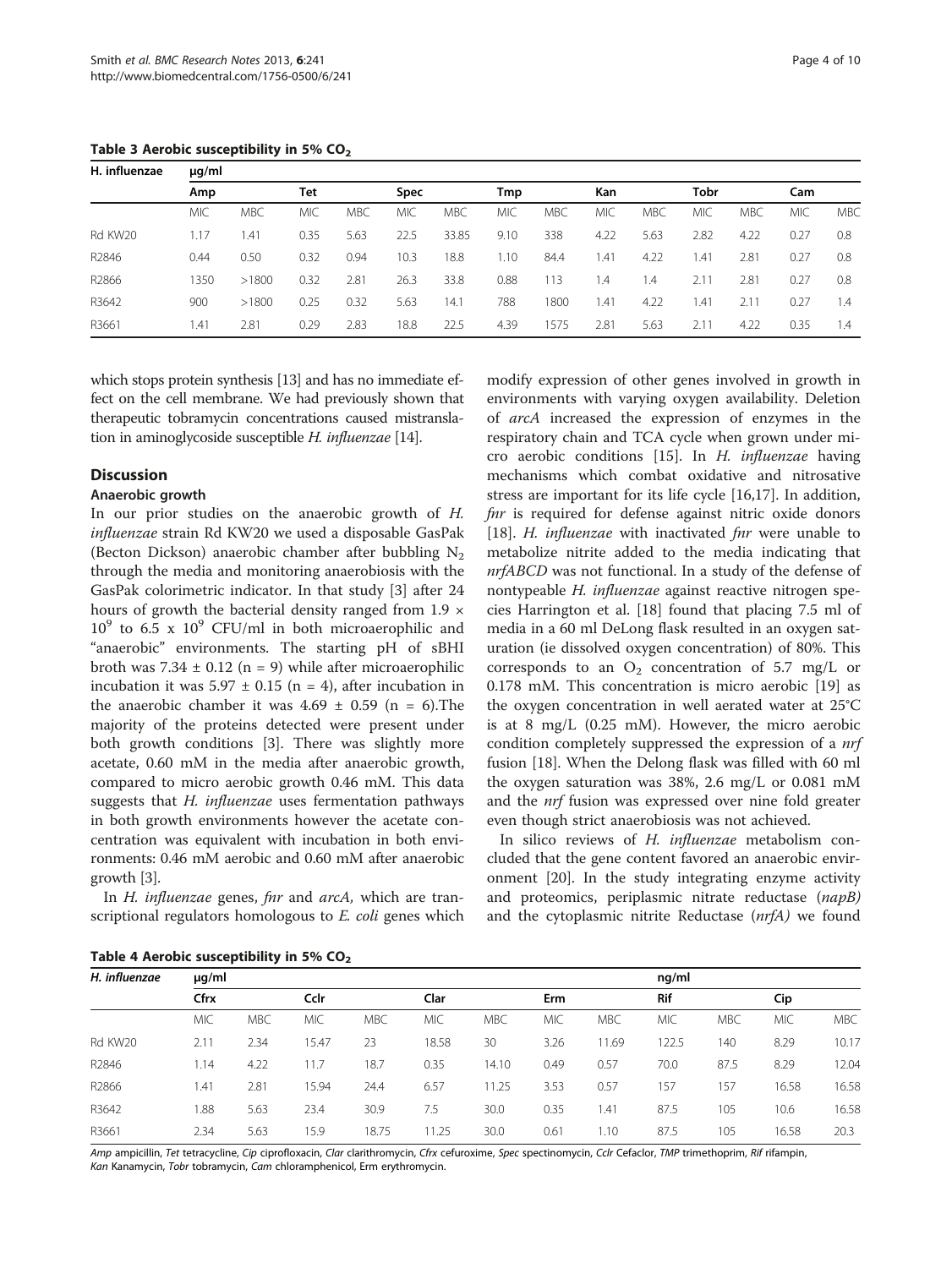<span id="page-4-0"></span>Table 5 Anaerobic susceptibility

| H. influenzae | $\mu$ g/ml |            |            |            |             |            |      |            |            |            |      |            |            |            |  |
|---------------|------------|------------|------------|------------|-------------|------------|------|------------|------------|------------|------|------------|------------|------------|--|
|               | Amp        |            | Tet        |            | <b>Spec</b> |            |      | Tmp        |            | <b>Kan</b> |      | Tobr       |            |            |  |
|               | <b>MIC</b> | <b>MBC</b> | <b>MIC</b> | <b>MBC</b> | <b>MIC</b>  | <b>MBC</b> | МIС  | <b>MBC</b> | <b>MIC</b> | <b>MBC</b> | MIC  | <b>MBC</b> | <b>MIC</b> | <b>MBC</b> |  |
| R3929         | 0.53       | 4.22       | 0.18       | 5.9        | 25.31       | 26.72      | 3.52 | 42.2       | 1.06       | 2.11       | 1.06 | 2.81       | 0.53       | 2.81       |  |
| R3931         | 1.41       | 4.22       | 0.35       | 2.11       | 18.28       | 45.0       | 0.88 | 5.25       | 3.17       | 18.7       | 4.13 | 6.56       | 0.53       | 2.81       |  |
| R3930         | 1575       | 1800       | 0.27       | .05        | 2.11        | 8.44       | 0.88 | 84.4       | 1.23       | 2.46       | 1.23 | 2.81       | 0.53       | 2.81       |  |
| R3932         | 1350       | 1800       | 0.35       | 2.81       | 1.46        | 2.34       | 562  | 675        | 1.29       | 1.64       | 1.28 | .87        | 0.70       | 2.81       |  |
| R3393         | 1.76       | 4.22       | 0.28       | 8.44       | 9.92        | 33.75      | 3.5  | 28.10      | 1.99       | 3.28       | 1.64 | 3.75       | 0.53       | 2.81       |  |

that both enzymes were expressed in anaerobic and micro aerobic growth [\[2](#page-8-0)]. However, in the current studies we found that the addition of 10 mM  $KN0<sub>3</sub>$  or 10 mM  $NaNO<sub>2</sub>$  did not increase the growth rate, or the final bacterial density after overnight incubation at 37°C in the anaerobe chamber ( $3-5 \times 10^{9}$  CFU/ml) of strains R3930 or R3931.In silico reviews of H. influenzae metabolism concluded that the gene content favored an anaerobic environment [\[20\]](#page-8-0). In the study integrating enzyme activity and proteomics, periplasmic nitrate reductase  $(napB)$  and the cytoplasmic nitrite Reductase  $(nrfA)$  we found that both enzymes were expressed in anaerobic and micro aerobic growth [\[2](#page-8-0)]. However, in the current studies we found that the addition of 10 mM  $KN0<sub>3</sub>$  or  $10$  mM NaNO<sub>2</sub> did not increase the growth rate, or the final bacterial density after overnight incubation at 37°C in the anaerobe chamber ( $3-5 \times 10^9$  CFU/ml) of strains R3930 or R3931.

We previously examined the proteome of H. influenzae Rd KW20 in late log phase by liquid chromatography coupled with ion trap tandem mass spectrometry [\[3](#page-8-0)] and found that the proteome was nearly identical after growth in a Becton Dickson GasPak or in room air. On obtaining these results we serially measured the partial pressure of  $O_2$  during incubation of  $10^3$  CFU/ml in 50 ml of sBHI at 37°C in a 250 ml baffled Erlenmeyer flask agitating the flask at 200 rpm in room air. During the logarithmic growth in sBHI, at an  $A_{650 \text{ nm}}$  between 0.28 and 0.64, the  $pO<sub>2</sub>$  in the media decreased from 125–

145 Torr to 53 Torr and remained at 68 Torr during the log phase; but reaching 135 Torr at on entrance to stationary phase, an  $A_{650nm}$  of 1.10. Thus the incubation conditions were microaerophilic for the majority of growth during incubation in room air. Additional data measuring enzyme activity in cell lysates as well as organic acids indicated that there was fumarate reductase activity in cells grown in both anaerobic and micro aerobic conditions [\[2](#page-8-0)]. Insertional mutagenesis of frdA resulted in restricted growth in micro aerobic an anaerobic environment. All of the data indicates that H. influenzae Rd KW20 uses classic anaerobic respiration, micro aerobic respiration and fermentative pathways for growth in environments with differing oxygen availability. By using multiple pathways the bacterium can adapt to the different oxygen supply in the human respiratory tract and blood stream. This may represent "hybrid" metabolism in which membrane ArcB located on the membrane mediates changes in gene expression through ArcA when the oxygen supple is too low to penetrate to the cytoplasm and inactivate the direct oxygen sensor, FNR [\[21](#page-8-0)].

The marked increase in the potency of trimethoprim under anaerobic conditions (Table 5) suggests that anaerobic growth is more dependent on tetrahydrofolate than aerobic growth. The proteins which were most highly induced in H. influenzae strain Rd KW20 with TMP treatment were 5-methylenetetrahydropteroyltri gutamate-homocysteine methyl transferase (metE) and

| <b>Table 6 Anaerobic susceptibility</b> |  |  |  |  |  |  |
|-----------------------------------------|--|--|--|--|--|--|
|-----------------------------------------|--|--|--|--|--|--|

|               | Table of Anael Obic Susceptibility |            |            |            |            |            |            |            |            |            |            |            |  |
|---------------|------------------------------------|------------|------------|------------|------------|------------|------------|------------|------------|------------|------------|------------|--|
| H. influenzae | $\mu$ g/ml                         |            |            |            | nq/ml      |            |            |            |            |            |            |            |  |
|               | Cfrx                               |            | Cclr       |            | Clar       |            |            | Erm        |            | <b>Rif</b> |            |            |  |
|               | <b>MIC</b>                         | <b>MBC</b> | <b>MIC</b> | <b>MBC</b> | <b>MIC</b> | <b>MBC</b> | <b>MIC</b> | <b>MBC</b> | <b>MIC</b> | <b>MBC</b> | <b>MIC</b> | <b>MBC</b> |  |
| R3929         | 0.35                               | .78        | 22.50      | 45         | 8.44       | 45.0       | 0.35       | 1.06       | 33.8       | 67.5       | 3.7        | 5.98       |  |
| R3931         | 0.68                               | 1.56       | 11.25      | 45         | 11.25      | 33.75      | 0.53       | 1.41       | 78.8       | 123.8      | 7.0        | 7.14       |  |
| R3930         | 0.48                               | 1.05       | 16.88      | 45         | 2.81       | 16.88      | 0.35       | 0.88       | 107        | 315        | 4.4        | 7.39       |  |
| R3932         | 1.10                               | 19.69      | 8.44       | 45         | 11.25      | 33.75      | 0.35       | 1.41       | 14.1       | 28.1       | 15.5       | 28.48      |  |
| R3933         | 1.23                               | 7.51       | 16.88      | 45         | 11.25      | 33.75      | 0.35       | 1.41       | 56.3       | 135        | 6.70       | 8.79       |  |

Amp ampicillin, Tet tetracycline, Cip ciprofloxacin, Clar clarithromycin, Cfrx cefuroxime, Spec spectinomycin, Cclr Cefaclor, TMP trimethoprim, Rif rifampin, Kan Kanamycin, Tobr tobramycin, Cam chloramphenicol, Erm erythromycin.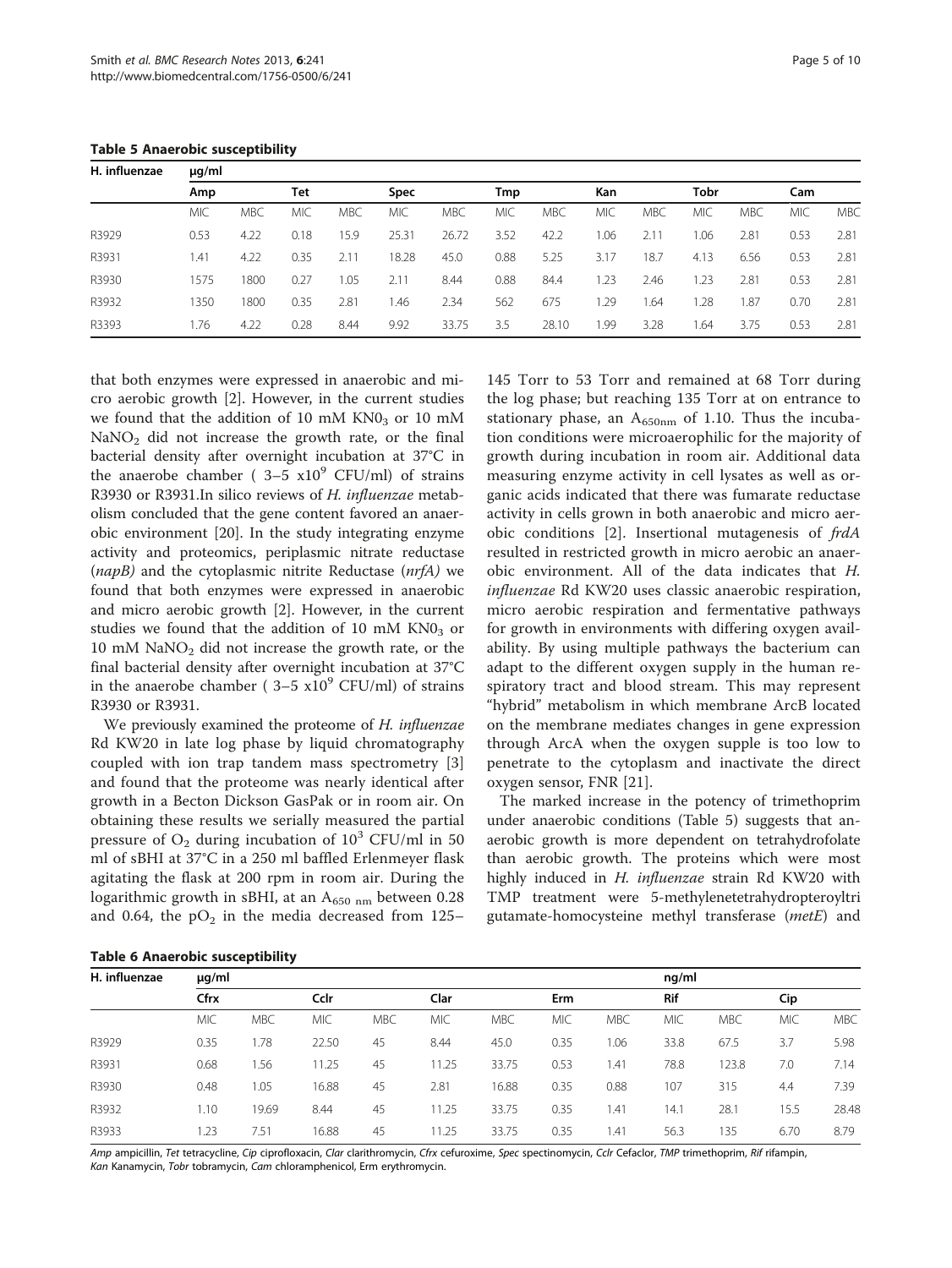<span id="page-5-0"></span>





serine hydroxymethyl transferase (glyA): both enzymes are involved in the pathway for the synthesis of L-Met, L-Ser, L-Thr and Gly [\[22](#page-8-0)].

# Anaerobic killing

One mechanism cited for the decreased activity of antibiotics in an anaerobic environment is the decreased uptake of an aminoglycoside (streptomycin) into the bacterial cell [\[23](#page-8-0)].

Testing of a facultative anaerobe such as E. coli under strict anaerobic conditions has recently been reported [[24,25\]](#page-8-0). Both of these publications demonstrated that killing by clinically useful concentrations of ampicillin, kanamycin and norfloxacin occurred in Coy chambers. They also found that the hydroxyl ion scavenger, thiourea had no effect on the rate of killing, as we found with H. influenzae. Keren et al. also found that testing E. coli BW25113 under anaerobic conditions the norfloxacin MICV was 0.25 μg/ml while under aerobic incubation the MIC was 0.125 μg/ml [\[25\]](#page-8-0).

We found H. influenzae strain R3642 (anaerobically adapted R3932) was resistant to ciprofloxacin MIC = 15.5 ng/ml with a MBC of 28.5 ng/ml, whereas aerobically grown strains were susceptible. Others have found that the activity of levofloxacin, a fluoroquinolone with a mechanism of action identical to ciprofloxacin, against P. aeruginosa was not affected by anaerobic incubation. We have no explanation for the differing results.

#### Hydroxyl ion formation

In contrast to the report of the Collins group which showed that 5 μg/ml of kanamycin killed 99.9% of E. coli MG1655 in three hours [\[9](#page-8-0)], Keren et al. found that kanamycin at 10 μg/ml killed 90% of E. coli BW25113 in the same duration of incubation [\[25\]](#page-8-0). We could detect hydroxyl ion during the killing of H. influenzae by 1 mM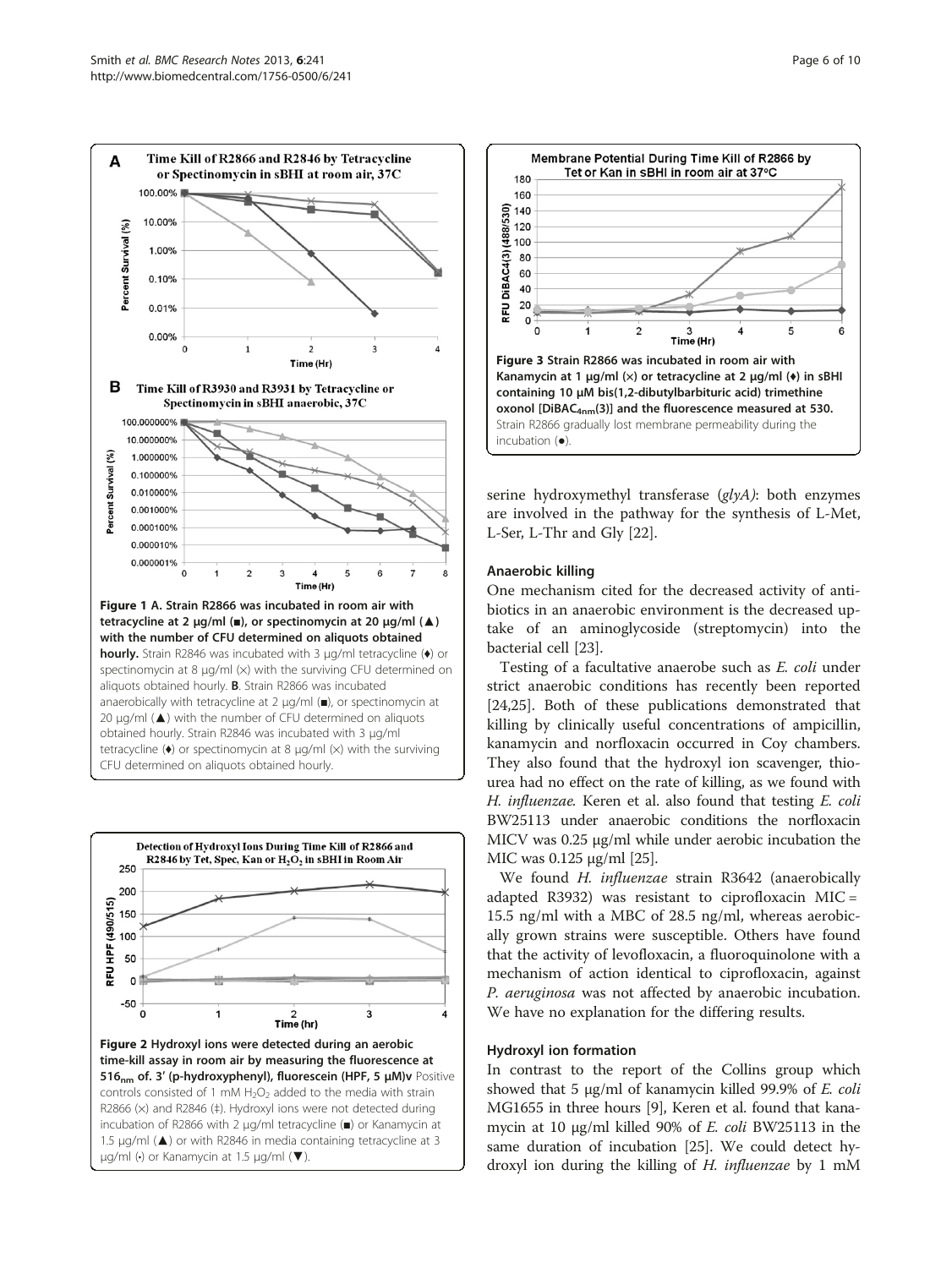$H<sub>2</sub>O<sub>2</sub>(Figure 3)$  $H<sub>2</sub>O<sub>2</sub>(Figure 3)$  $H<sub>2</sub>O<sub>2</sub>(Figure 3)$ , but not during killing by tetracycline and spectinomycin.

These studies do not find evidence for oxidative killing of five well-characterized strains of H. influenzae and are in agreement with two recently published papers demonstrating the absence of oxidative killing of E. coli [[24,25\]](#page-8-0).

# Conclusions

We conclude that β-lactams, cephalosporins, macrolides, tetracycline's, aminoglycosides, chloramphenicol, rifampin and ciprofloxacin are bactericidal against five wellcharacterizes H. influenzae in an aerobic and anaerobic environment. The activity of trimethoprim was increased in anaerobic conditions.

# Methods

#### Antibiotics

Table 7 lists the antibiotics used, their supplier and catalog number. Bacteria were stored at −80°C in sterile skim milk, and were cultured at  $37^{\circ}$ C in 5% CO<sub>2</sub> on chocolate agar supplemented with 1% (v/v) IsovitaleX (Becton Dickinson and Co., Franklin Lakes, NJ) or in Difco brain heart infusion broth (Becton Dickinson and Co.) supplemented (sBHI) with hemin HCl (10 μg ml<sup>-1</sup>; Sigma Chemical Co., St. Louis, MO) and  $β$ -NAD<sup>+</sup> (10 μg ml<sup>-1</sup>; Sigma) and with agar (Bacto-Agar, Difco) for solid sBHI plates. To detect hydroxyl ion we used 3′(p-amino phenyl fluorescein) (APF, Invitrogen) at 5 μM, while outer membrane integrity was assessed with bis (1,2-dibutylbarbituric acid) trimethine oxonol [DiBAC4 (3)] also at 10 μM.

#### Table 7 Antibiotics used

| <b>Antibiotic</b>        | Catalog<br>number | Lot<br>number | Vendor                  |  |
|--------------------------|-------------------|---------------|-------------------------|--|
| Ampicillin               | BP1760-25         | 965826        | Fisher Scientific       |  |
| Cefaclor                 | SI-114 8A         | XY5511<br>AMX | Eli Lilly               |  |
| Cefuroxime               | $C4417-1G$        | 110M0794V     | Sigma                   |  |
| Chloramphenicol          | $C-0378$          | 44H0560       | Sigma                   |  |
| Ciprofloxacin HCl        | 86393-320         | 9867          | Miles<br>laboratories   |  |
| Clarithromycin           | C4502             | n/a           | <b>LKT</b> Laboratories |  |
| Erythromycin             | 329815            | 3415B88       | <b>EMD Millipore</b>    |  |
| Kanamycin Sulfate        | K4000-36          | n/a           | Sigma                   |  |
| Rifampicin               | 557303            | 644293        | Calbiochem              |  |
| Spectinomycin<br>Sulfate | S-9137            | 81 K12755     | Sigma                   |  |
| Tetracycline HCl         | T-3383-25         | 20 K1279      | Sigma                   |  |
| Tobramycin               | T-1783            | 124 K0948     | Sigma                   |  |
| Trimethoprim             | T-7883            | 27H1015       | Sigma                   |  |

#### Bacteria

We first tested the aerobic susceptibility of the ATCC reference strain, H. influenzae ATCC 49766 with ampicillin, tetracycline and chloramphenicol with the microtiter plate system to verify the reliability of the technique before examining the test strains. The five test strains were H. influenzae Rd KW20 [[26\]](#page-8-0); R2866, a nontypeable strain isolated from the blood of a normal infant with meningitis [[27\]](#page-8-0); R2846 identified as strain 12 on primary isolation from middle ear exudate [[28](#page-8-0)]. Strain R3642 originally identified as 86-028NP was isolated from the nasopharynx of a child with otitis media [[29](#page-9-0)]. R3661 was isolated from middle ear fluid and sequenced by D. Dyer at the University of Oklahoma identified there as 3224A (http://www.microgen.ouhsc.edu). We annotated the R3661 genome with Glimmer v3.02 (http://www.cbcb. umd.edu/software/glimmer/) as we had done with strains R2846 and R2866. Our annotation required that on BLASTn searches homology to other orfs, usually E. coli to be 80% or more and the predicted protein mass be at least 75% identical to the homolog. The genomic sequence of these of the five test strains is available at NCBI http://www.ncbi.nlm.nih.gov/genome/genomes/165?subset=.

We chose these five strains as they were sequenced to high coverage, and annotated by hand with reference to biochemical functions when available. With reliable genomic data future experiments concerning the antibiotic activity under anaerobic conditions can be investigated. We did not seek to determine the clinical utility of the antibiotics tested.

All strains were stored at −70°C in skim milk and cultured at 37°C over night in 5%  $CO<sub>2</sub>$  on chocolate agar (aerobic) or sBHI agar (anaerobic) prior to use. Antibiotic susceptibility was determined in BHI broth supplemented with  $β$ -NAD<sup>+</sup> and hemin chloride both at 10 μg/ml (sBHI broth).

#### Aerobic susceptibility

We used the technique specified in the CLSI monograph for testing aerobic bacteria (M07-A9) adapted to a microtiter format as previously described [\[30](#page-9-0)] with an inoculum of 3 to 5 x  $10^5$  CFU/ml: 150 μL of BHI broth supplemented with hemin Cl and  $β$ -NAD + (sBHI) was inoculated into each well of a 96 well round bottom Nunc Polystyrene plate (Sigma Cat# P5366). The plate was covered with a lid and incubated at 37°C in room air for 18 to 24 hours. Although the CLSI monograph M07-A8 indicates that testing of H. influenzae antibiotic susceptibility be performed in ambient air, it also notes that certain fastidious organisms be tested in 5%  $CO<sub>2</sub>$ . We therefore also tested the antibiotic susceptibility in 5%  $CO<sub>2</sub>$ . The plates were read in a Spectra Max 190 spectrophotometer with the  $A_{600nm}$  of the initial inoculum was 0.089 to 0.124 with overnight growth in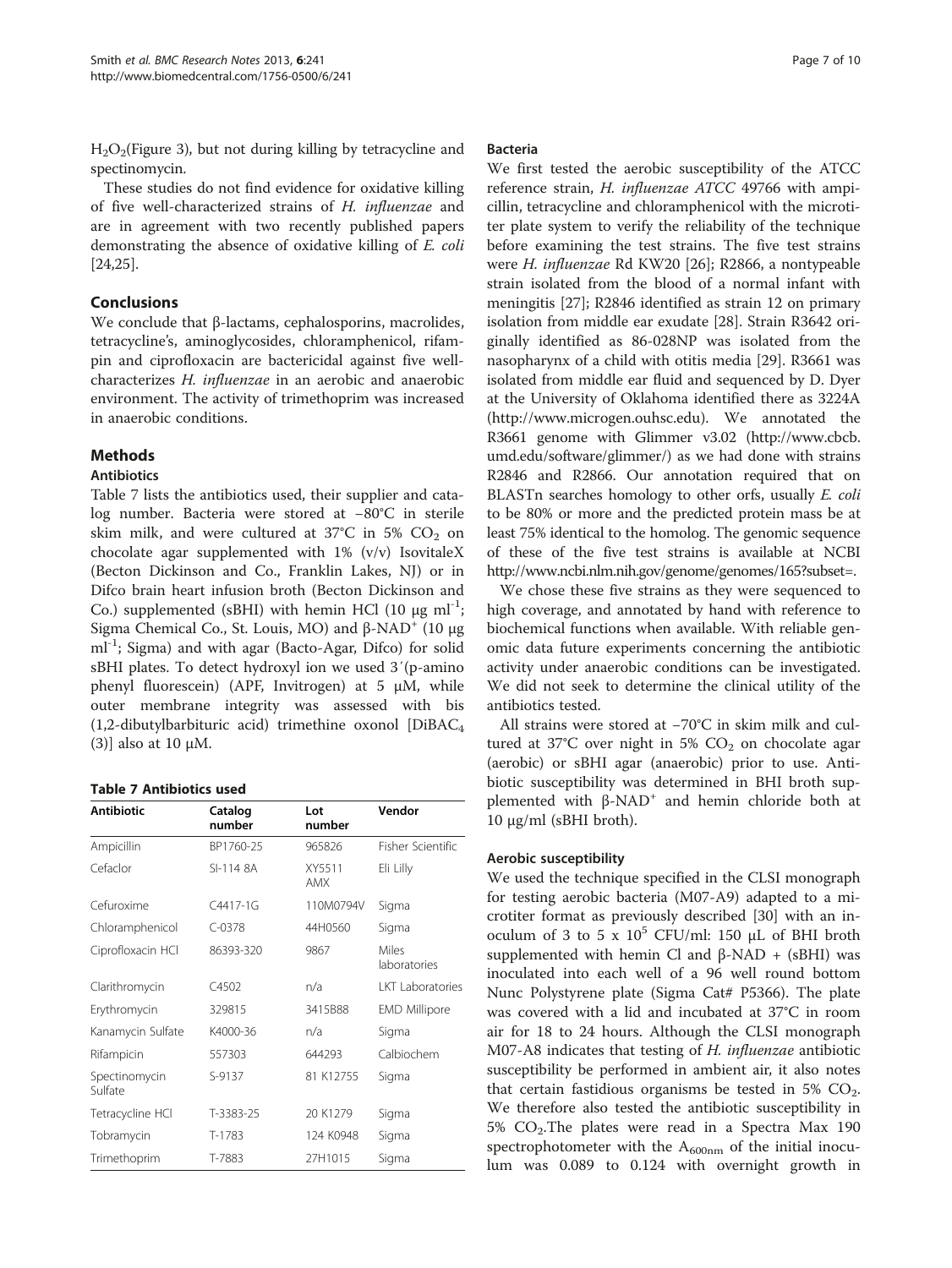antibiotic-free wells giving an average  $A_{600nm}$  of 0.313  $\pm$ 0.741. Converting the  $A_{600nm}$  in the microtiter plate to a 1.0 cm light path an  $A_{600nm}$  of 0.313 in the microtiter plate is equal to  $A_{600nm}$  of 0.865 in a spectrophotometer with a 1 cm light path or  $\sim$ 3 x10<sup>9</sup> CFU/ml. The MIC was defined as the antibiotic concentration with an  $A_{600nm}$  < 0.10, an approximate 90% kill, while subculture of the wells with antibiotic concentrations greater than the MIC permitted calculation of the MBC, a 99.9% kill. Each strain was tested in duplicate and each run was repeated three times, with the mean value of MIC and MBC reported in the tables.

#### Anaerobic susceptibility

Because of the variation in the time required for the BBL GasPak system to reach an  $O_2$  concentration of 0.5% [\[31](#page-9-0)] we performed the anaerobic experiments in a Coy anaerobic chamber with an  $O_2$  concentration of  $<$  0.002 ppm but containing 5% CO<sub>2</sub>. Growth of the five anaerobically adapted H. influenzae in sBHI broth containing 0.1% ferric nitrate at 37°C in the Coy chamber increased from a starting  $A600<sub>nm</sub>$  of .0045  $\pm$  0.008 to an average of  $0.449 \pm 0.060$ . We adapted CLSI protocol M11-A7 (2007) to the 96 well microtiter plate used for aerobic testing. The test bacteria were passed twice on sBHI agar incubating each subculture overnight at 37°C in the anaerobic chamber. After obtaining good anaerobic growth, the anaerobically adapted strains were renumbered; Rd KW20, R3929; R2866, R3930; R2846, R3931; R3642, R3932 and R3661, R3933 and frozen at − 70°C in skim milk. The anaerobically adapted strains were thawed in the Coy chamber, plated on sBHI agar and incubated overnight in the Coy chamber. The bacteria were harvested from these plates and added to sBHI broth which had been stored overnight in the Coy anaerobic chamber at 37°C containing 5%  $CO<sub>2</sub>$ . The  $O<sub>2</sub>$ concentration was < 0.002 ppm throughout the incubation. MIC and MBC were determined as described for aerobic incubation. The microtiter plates were removed from the Coy at the end of anaerobic incubation and the  $A_{600nm}$ read in the spectrophotomer.

# Aerobic killing kinetics

H. influenzae strains R2846 and R2866 were grown overnight on sBHI agar incubated at 37°C in 5%  $CO<sub>2</sub>$  and harvested into sBHI broth. The bacterial density was adjusted to 0.2 at  $600<sub>nm</sub>$ , approximately  $10<sup>8</sup>$  CFU/ml and 1 ml of the bacterial suspension was placed in a 125 ml baffled Erlenmeyer flask containing 10 ml of sBHI; antibiotics were added and incubated at 37°C in room air with shaking at 200 rpm. Aliquots were removed at zero time, 1, 2, 3 and 4 hours of incubation, diluted and plated on sBHI agar and incubated overnight at  $37^{\circ}$ C in 5%  $CO<sub>2</sub>$  to determine bacterial density. The concentration of tetracycline and spectinomycin selected was approximately twice the MBC value determined in the plate assay. To allow for comparison of the activities we expressed the CFU at each time point as a percentage of the starting inoculum. The strains were tested in duplicate and the assay was repeated twice and the averages plotted.

#### Hydroxyl radical measurement

To determine if the aerobic killing of H. influenzae by bactericidal antibiotics in room air was via the formation of a hydroxyl radical we measured the oxidation of 5 μM hydroxyphenyl fluorescein (HPF) during the cidal action of tetracycline, kanamycin, spectinomycin and  $H_2O_2$ with a Becton Dickinson FACS caliber flow cytometer with excitation at  $490<sub>nm</sub>$  and emission at  $515<sub>nm</sub>$ . We also repeated the bactericidal assay in the presence of 3′(pamino phenyl fluorescein) (APF) recording fluorescence as described for HPF. We used both strains at a starting density of  $2 - 4 \times 10^8$  CFU/ml to obtain a reliable signal and subcultured each strain at 1, 2, 3 and 4 hours of incubation in room air at 37°C in sBHI broth agitating the culture at 200 rpm. To determine if iron was involved in the oxidative bactericidal reaction we repeated the bactericidal assay in the presence of 0.5 mM 2, 2′Dipyrdyl and 150 mM thiourea.

#### Outer membrane integrity

To confirm that outer membrane integrity was affected during a kanamycin kill curve in room air we added 10 mM bis(1,2-dibutylbarbituric acid) trimethine oxonol  $(DiBAC<sub>4</sub>(3))$ to the cidal assay.  $DiBAC<sub>4</sub>(3)$  can enter depolarized cells where it binds to hydrophobic molecules. When cells are lose membrane potential they will continuously take up the dye and increase the cells fluorescence with excitation at  $530<sub>nm</sub>$  and emission maximum at  $560<sub>nm</sub>$ .

# Anaerobic killing kinetics

Strains R3930 and R3931 were harvested from chocolate agar plates after overnight growth in the Coy chamber at 37°C and 5%  $CO_2$  with an  $O_2$  concentration < 0.002 ppm, The bacteria were suspended in sBHI broth containing 0.1% ferric nitrate which had been stored anaerobically for a minimum of two hours and adjusting the density to an  $A600<sub>nm</sub>$  of ~0.2. Tetracycline and spectinomycin were added at approximately twice the anaerobic MBC determined in the micro plate reader and incubated at 37°C in the Coy. The flasks were put in the 37°C incubator that is housed in the Coy chamber with the 125 ml baffled Erlenmeyer flask on a magnetic stirrer. After addition of the antibiotics, producing a final volume of 10 ml, an aliquot was taken and additional aliquots were taken from flasks in the Coy chamber after 1, 2, 3, 4,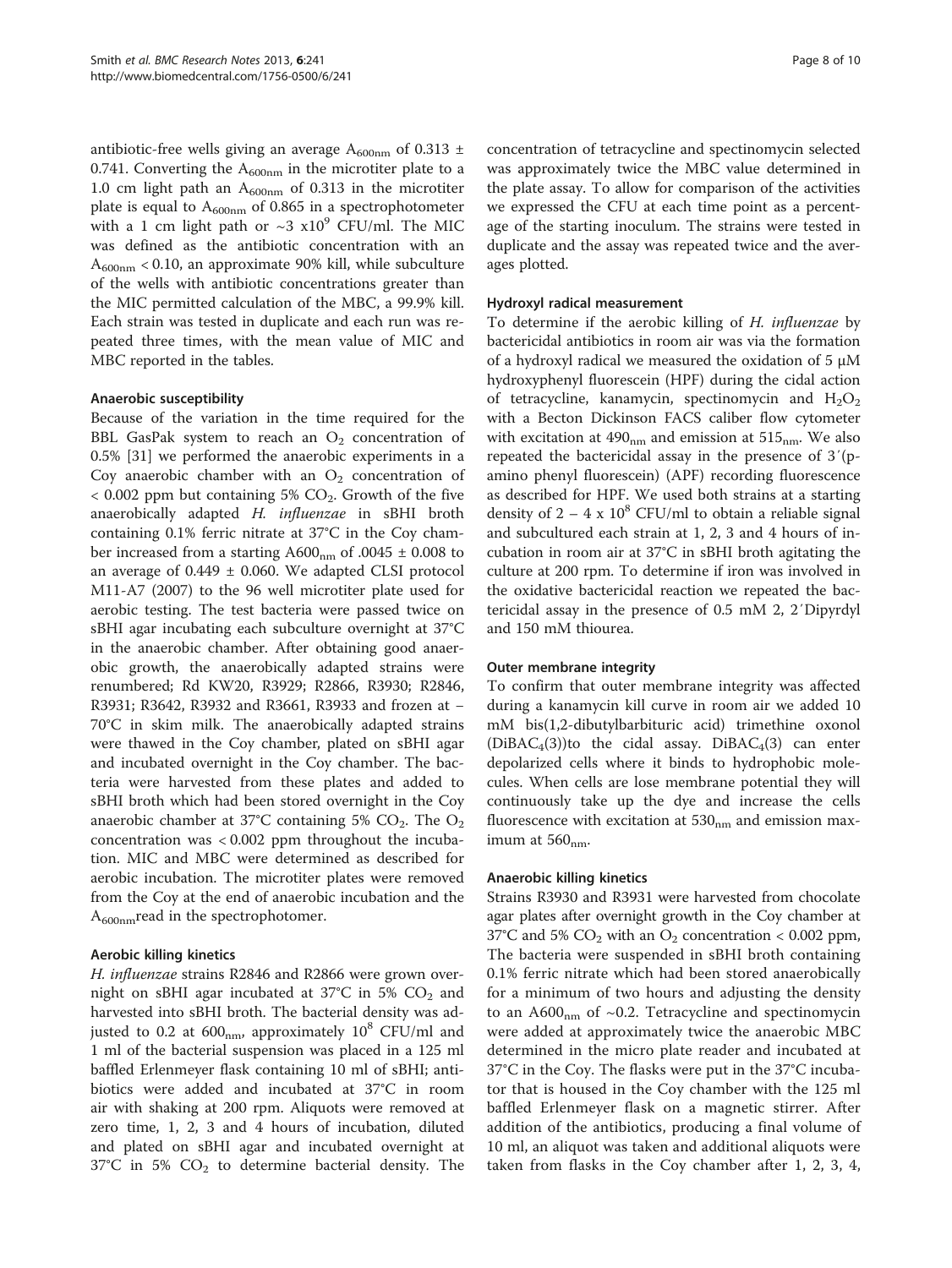<span id="page-8-0"></span>and 6 hours of incubation, diluted and plated on chocolate agar plates which were incubated in  $5\%$  CO<sub>2</sub> at  $37^{\circ}$ C to determine bacterial density. We assumed that determining bacterial density under these conditions after bacterial killing occurred accurately indicated bacterial density.

#### Availability of supporting data

Raw data on individual strains with specific antibiotics and incubation conditions will be made available on request.

#### Abbreviations

sBHI: brain-heart infusion broth supplemented with hemin CI and β-NAD<sup>+</sup>; ; MIC: Minimum inhibitory concentration; MBC: Minimum bactericidal concentration; Torr: a unit of pressure equal to 1 mmHg or 0.0193 psi; pO2: the partial pressure of oxygen; pCO2: the partial pressure of carbon dioxide gas; mM: millimolar; NTHi: nontypeable H. influenzae; MnSOD: manganese-dependent superoxide dismutase.

#### Competing interests

The authors declare that they have no competing interests.

#### Authors' contributions

HKS, EC and VN carried out the experiments. KLN designed the experimental protocols and performed certain experiments. ALS conceived the hypothesis, designed certain experiments and authored the manuscript. All authors read and approved the final manuscript.

#### Authors' information

ALS is professor of Pediatrics and Microbiology at the University of Washington School of Medicine. KLN is a senior technician in ALS laboratory. HKS, VN and EC are all technicians in various laboratories.

#### Acknowledgements

This work was supported in part by National Institute of Allergy and Infectious Disease under award R01AI46512, and the Seed Fund of Seattle Children's Research Institute. The content is solely the responsibility of the authors and does not necessarily represent the official views of the National Institutes of health.

#### Author details

<sup>1</sup>Center for Childhood Infections, Seattle Children' Research Institute, 1900 Ninth Ave Seattle, WA 98101 Seattle, USA. <sup>2</sup>Division of Infectious Disease, Department of Pediatrics, Columbia University, 650 West 168th Street, New York, NY 10032 USA.

#### Received: 29 April 2013 Accepted: 21 June 2013 Published: 26 June 2013

#### References

- 1. Holt JG, Krieg NR, Sneath PHA, Staley JT, Williams ST, Williams and Wilkins: Bergey's Manual of determinative bacteriology. 9th edition.; 1994:195.
- 2. Raghunathan A, Price ND, Galperin MY, Makarova KS, Purvine S, Picone AF, Cherny T, Xie T, Reilly TJ, Munson R Jr, et al: In silico metabolic model and protein expression of Haemophilus influenzae strain Rd KW20 in rich medium. OMICS 2004, 8(1):25–41.
- 3. Kolker E, Purvine S, Galperin MY, Stolyar S, Goodlett DR, Nesvizhskii AI, Keller A, Xie T, Eng JK, Yi E, et al: Initial proteome analysis of model microorganism Haemophilus influenzae strain Rd KW20. J Bacteriol 2003, 185(15):4593–4602.
- 4. D'Mello RA, Langford PR, Kroll JS: Role of bacterial Mn-cofactored superoxide dismutase in oxidative stress responses, nasopharyngeal colonization, and sustained bacteremia caused by Haemophilus influenzae type b. Infect Immun 1997, 65(7):2700–2706.
- 5. De Souza-Hart JA, Blackstock W, Di Modugno V, Holland IB, Kok M: Two-component systems in Haemophilus influenzae: a regulatory role for ArcA in serum resistance. Infect Immun 2003, 71(1):163–172.
- 6. Hall-Stoodley L, Hu FZ, Gieseke A, Nistico L, Nguyen D, Hayes J, Forbes M, Greenberg DP, Dice B, Burrows A, et al: Direct detection of bacterial biofilms on the middle-ear mucosa of children with chronic otitis media. JAMA 2006, 296(2):202–211.
- 7. Swords WE, Moore ML, Godzicki L, Bukofzer G, Mitten MJ, VonCannon J: Sialylation of lipooligosaccharides promotes biofilm formation by nontypeable Haemophilus influenzae. Infect Immun 2004, 72(1):106–113.
- 8. Hall-Stoodley L, Stoodley P: Evolving concepts in biofilm infections. Cell Microbiol 2009, 11(7):1034–1043.
- 9. Kohanski MA, Dwyer DJ, Hayete B, Lawrence CA, Collins JJ: A common mechanism of cellular death induced by bactericidal antibiotics. Cell 2007, 130(5):797–810.
- 10. Andrews JM: Determination of minimum inhibitory concentrations. J Antimicrob Chemother 2001, 48(Suppl 1):5–16.
- 11. Kohanski MA, Dwyer DJ, Collins JJ: How antibiotics kill bacteria: from targets to networks. Nat Rev Microbiol 2010, 8(6):423–435.
- 12. Nichols WW, Young SN: Respiration-dependent uptake of dihydrostreptomycin by Escherichia coli. Its irreversible nature and lack of evidence for a uniport process. Biochem J 1985, 228(2):505–512.
- 13. Schnappinger D, Hillen W: Tetracycline's: antibiotic action, uptake, and resistance mechanisms. Arch Microbiol 1996, 165(6):359–369.
- 14. Levy J, Burns JL, Mendelman PM, Wong K, Mack K, Smith AL: Effect of tobramycin on protein synthesis in 2-deoxystreptamine aminoglycoside-resistant clinical isolates of Haemophilus influenzae. AntimicrobAgents Chemother 1986, 29(3):474-481.
- 15. Wong SM, Alugupalli KR, Ram S, Akerley BJ: The ArcA regulon and oxidative stress resistance in Haemophilus influenzae. Mol Microbiol 2007, 64(5):1375–1390.
- 16. Wong SaA BJ: Coordinated regulation of stress and virulence in stages of Haemophilus pathogenesis. In Stress response in pathogenic bacteria. Edited by Kidd S. ; 2011:33–47. chapter 2.
- 17. Harrison A, Bakaletz LO, Munson RS Jr: Haemophilus influenzae and oxidative stress. Front Cell Infect Microbiol 2012, 2:40.
- 18. Harrington JC, Wong SM, Rosadini CV, Garifulin O, Boyartchuk V, Akerley BJ: Resistance of Haemophilus influenzae to reactive nitrogen donors and gamma interferon-stimulated macrophages requires the formate-dependent nitrite Reductase regulator-activated ytfE gene. Infect Immun 2009, 77(5):1945–1958.
- 19. Sabra W, Kim EJ, Zeng AP: Physiological responses of Pseudomonas aeruginosa PAO1 to oxidative stress in controlled micro aerobic and aerobic cultures. Microbiology 2002, 148(Pt 10):3195–3202.
- 20. Tatusov RL, Mushegian AR, Bork P, Brown NP, Hayes WS, Borodovsky M, Rudd KE, Koonin EV: Metabolism and evolution of Haemophilus influenzae deduced from a whole- genome comparison with Escherichia coli. CurrBiol 1996, 6(3):279–291.
- 21. Rolfe MD, Ocone A, Stapleton MR, Hall S, Trotter EW, Poole RK, Sanguinetti G, Green J: Systems analysis of transcription factor activities in environments with stable and dynamic oxygen concentrations. Open Biol 2012, 2(7):120091.
- 22. Evers S, Di Padova K, Meyer M, Fountoulakis M, Keck W, Gray CP: Strategies towards a better understanding of antibiotic action: folate pathway inhibition in Haemophilus influenzae as an example. Electrophoresis 1998, 19(11):1980–1988.
- 23. Schlessinger D: Failure of aminoglycoside antibiotics to kill anaerobic, low-pH, and resistant cultures. Clin Microbiol Rev 1988, 1(1):54–59.
- 24. Liu Y, Imlay JA: Cell death from antibiotics without the involvement of reactive oxygen species. Science 2013, 339(6124):1210–1213.
- 25. Keren I, Wu Y, Inocencio J, Mulcahy LR, Lewis K: Killing by bactericidal antibiotics does not depend on reactive oxygen species. Science 2013, 339(6124):1213–1216.
- 26. Fleischmann RD, Adams MD, White O, Clayton RA, Kirkness EF, Kerlavage AR, Bult CJ, Tomb JF, Dougherty BA, Merrick JM, et al: Whole-genome random sequencing and assembly of Haemophilus influenzae Rd. Science 1995, 269(5223):496–512.
- 27. Nizet V, Colina KF, Almquist JR, Rubens CE, Smith AL: A virulent nonencapsulated Haemophilus influenzae. J Infect Dis 1996, 173(1):180–186.
- 28. Barenkamp SJ, Leininger E: Cloning, expression, and DNA sequence analysis of genes encoding nontypeable Haemophilus influenzae high-molecular-weight surface-exposed proteins related to filamentous hemagglutinin of Bordetella pertussis. Infect Immun 1992, 60(4):1302–1313.